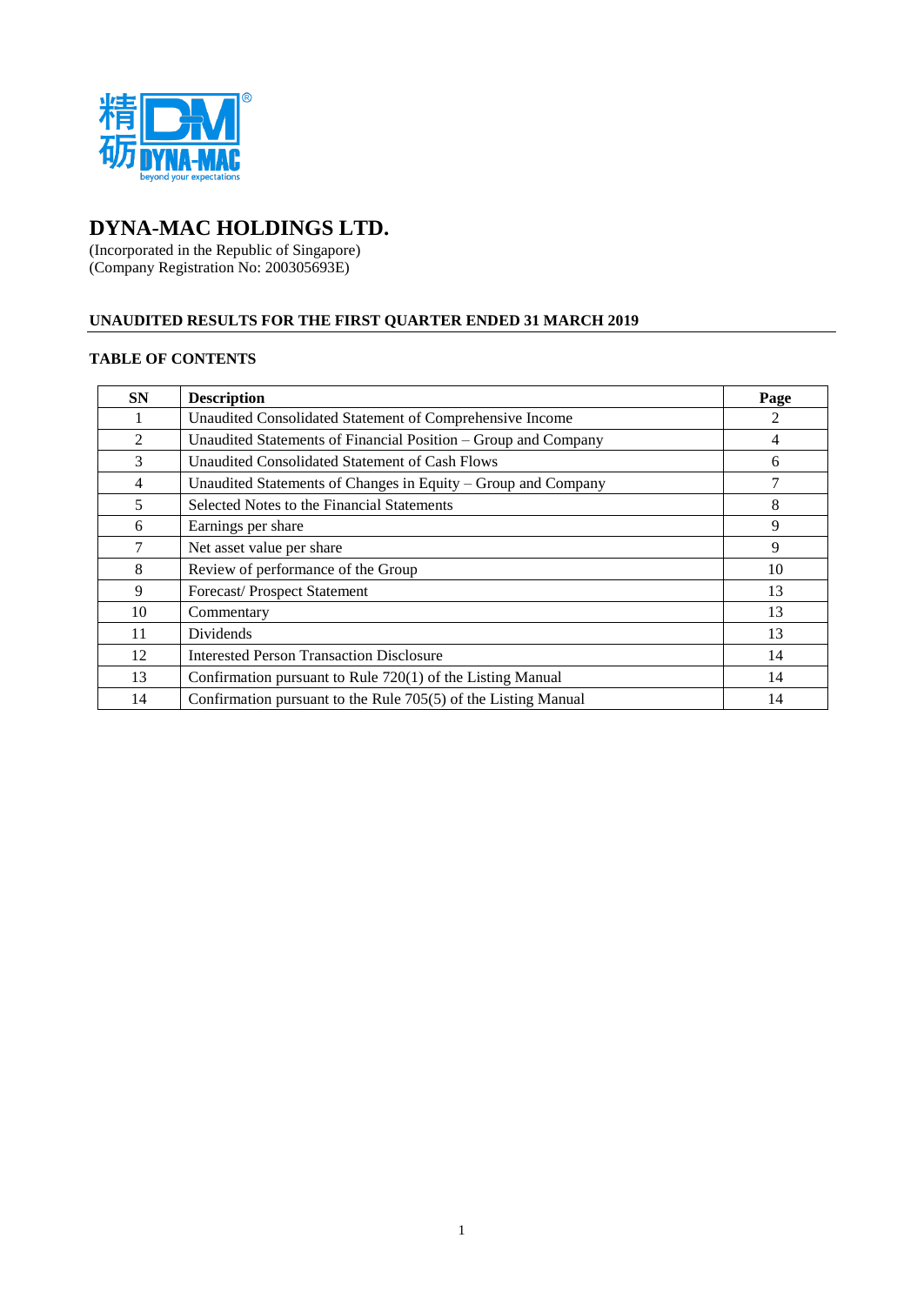**1(a)(i) A statement of comprehensive income (for the group), together with a comparative statement for the corresponding period of the immediately preceding financial year.**

## **UNAUDITED CONSOLIDATED STATEMENT OF COMPREHENSIVE INCOME FOR THE FIRST QUARTER ENDED 31 MARCH**

|                                                                 | Group             |                   |               |  |
|-----------------------------------------------------------------|-------------------|-------------------|---------------|--|
|                                                                 | 3 months<br>ended | 3 months<br>ended | Change        |  |
|                                                                 | 31-Mar-19         | 31-Mar-18         |               |  |
|                                                                 | \$2000            | \$'000            | $\frac{0}{0}$ |  |
|                                                                 |                   |                   |               |  |
| Revenue                                                         | 13,695            | 27,464            | $-50.1%$      |  |
| Cost of sales                                                   | (8, 410)          | (22, 225)         | $-62.2%$      |  |
| Gross profit                                                    | 5,285             | 5,239             | 0.9%          |  |
| Gross profit margin                                             | 38.6%             | 19.1%             |               |  |
| Other income                                                    | 369               | 873               | $-57.7%$      |  |
| Administrative expenses                                         | (5,430)           | (5,632)           | $-3.6%$       |  |
| Finance costs                                                   | (156)             | (43)              | $\rm{NM}$     |  |
| Profit before tax                                               | 68                | 437               | $-84.4\%$     |  |
| Income tax expense                                              | (1)               |                   | NM            |  |
| Net profit for the financial period                             | 67                | 437               | $-84.7%$      |  |
| Net profit margin                                               | 0.5%              | 1.6%              |               |  |
| Attributable to:-                                               |                   |                   |               |  |
| Equity holders of the Company                                   | 39                | 403               | $-90.3%$      |  |
| Non-controlling interest                                        | 28                | 34                | $-17.6%$      |  |
| Net profit for the financial period                             | 67                | 437               | $-84.7%$      |  |
| Other comprehensive income:-                                    |                   |                   |               |  |
| Items that may be subsequently reclassified to profit or loss:- |                   |                   |               |  |
| Currency translation differences arising from consolidation     | (178)             | (990)             | $-82.0\%$     |  |
| Total comprehensive income for the financial period             | (111)             | (553)             | $-79.9%$      |  |
|                                                                 |                   |                   |               |  |
| Attributable to:-                                               |                   |                   |               |  |
| Equity holders of the Company                                   | (130)             | (540)             | $-75.9%$      |  |
| Non-controlling interest                                        | 19                | (13)              | NM            |  |
| Total comprehensive income for the financial period             | (111)             | (553)             | $-79.9\%$     |  |
| NM- not meaningful                                              |                   |                   |               |  |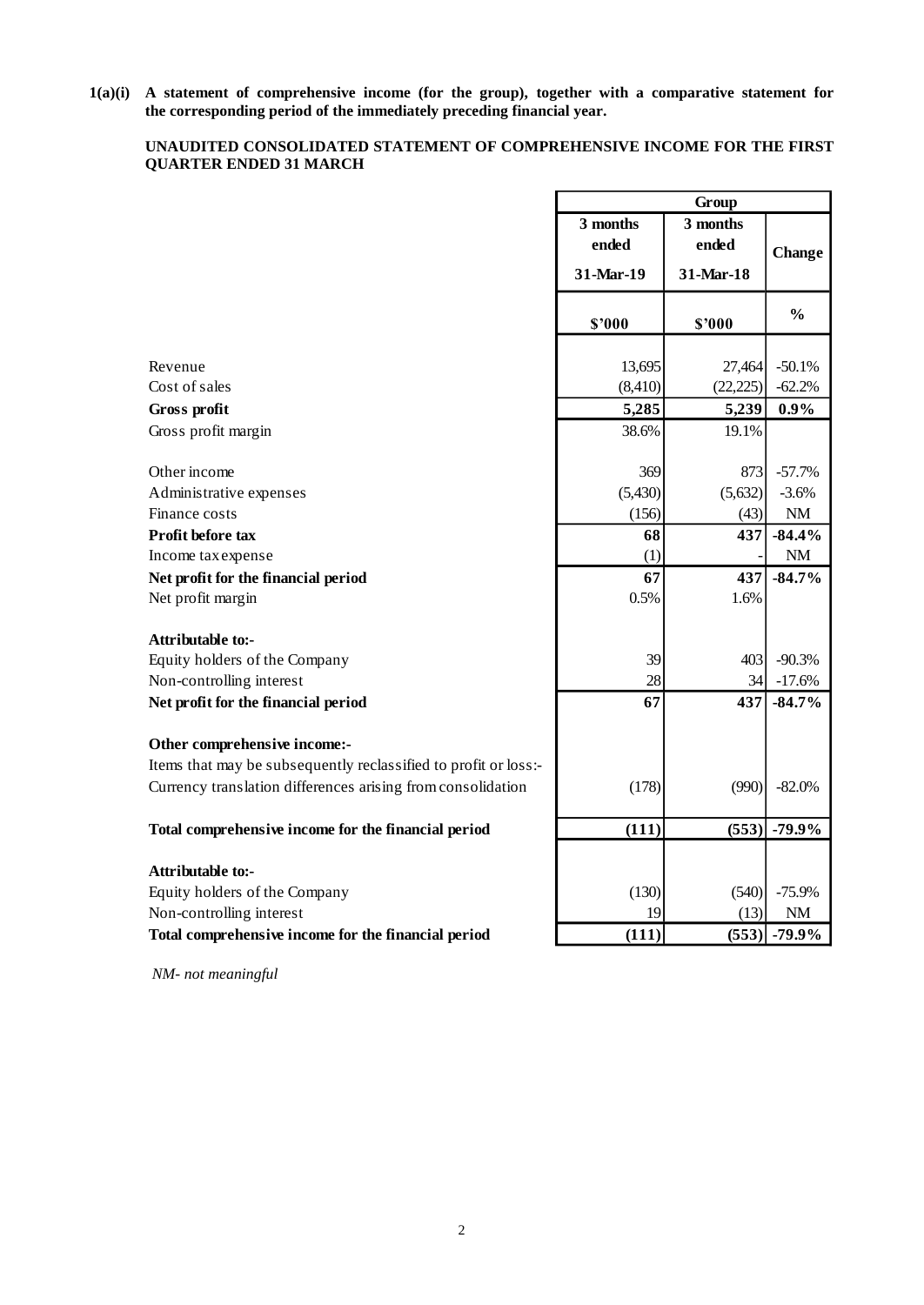## **1(a)(ii) The statement of comprehensive income is arrived at after charging/(crediting) the following:-**

The Group's profit is stated after charging/(crediting):-

|                                                                  | Group                          |                                   |               |  |
|------------------------------------------------------------------|--------------------------------|-----------------------------------|---------------|--|
|                                                                  | 3 months<br>ended<br>31-Mar-19 | 3 months<br>ended<br>$31$ -Mar-18 | <b>Change</b> |  |
|                                                                  | \$'000                         | \$'000                            | $\%$          |  |
| The Group's profit/(loss) is stated after charging/(crediting):- |                                |                                   |               |  |
| Rental income (Note 1)                                           | (22)                           | (15)                              | 46.7%         |  |
| Interest income - bank deposits                                  | (71)                           | (57)                              | 25.0%         |  |
| Finance costs                                                    | 156                            | 43                                | NM            |  |
| Amortisation of club memberships                                 | 3                              |                                   | $-36.1%$      |  |
| Depreciation of property, plant and equipment                    | 1,905                          | 2,007                             | $-5.1\%$      |  |
| Depreciation of right-of-use assets                              | 641                            |                                   | NM            |  |
| Foreign exchange gains, net                                      | (127)                          | (730)                             | $-82.6%$      |  |
| Gain on disposal of property, plant and equipment                | (17)                           | (16)                              | 6.3%          |  |
| Government grants                                                | (131)                          | (35)                              | NM            |  |

Note 1 - Rental income mainly comprises provision of yard facilities to subcontractors.

*NM - not meaningful*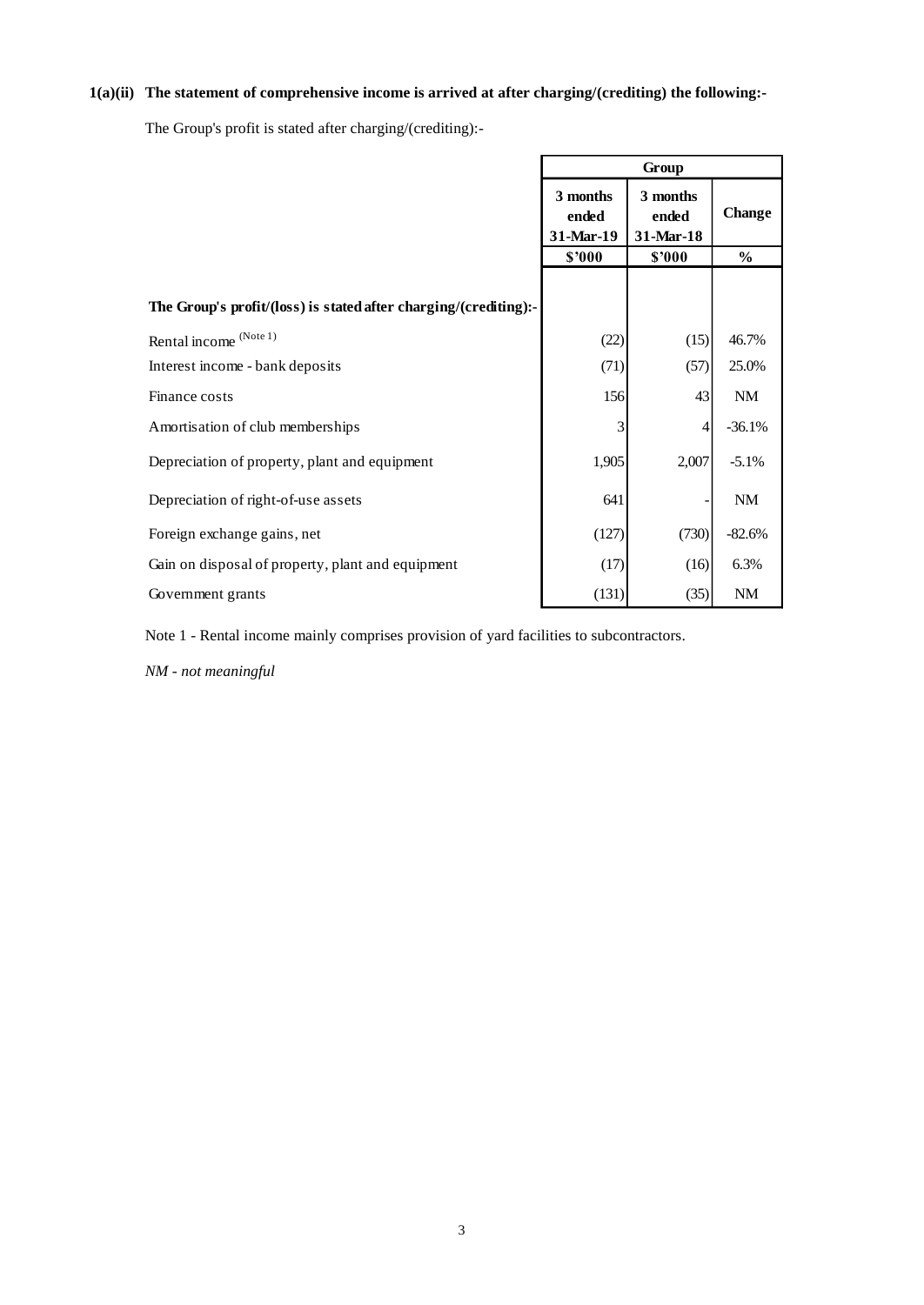#### **1(b)(i) A balance sheet (for the issuer and group), together with a comparative statement as at the end of the immediately preceding financial year.**

## **UNAUDITED STATEMENT OF FINANCIAL POSITION AS AT 31 MARCH**

|                                                              | Group     |           | Company   |           |
|--------------------------------------------------------------|-----------|-----------|-----------|-----------|
|                                                              | 31-Mar-19 | 31-Dec-18 | 31-Mar-19 | 31-Dec-18 |
|                                                              | \$'000    | \$'000    | \$'000    | \$'000    |
| <b>ASSETS</b>                                                |           |           |           |           |
| <b>Current Assets</b>                                        |           |           |           |           |
| Cash and cash equivalents                                    | 22,105    | 24,925    | 64        | 172       |
| Trade and other receivables                                  | 19,458    | 31,244    | 6,483     | 6,493     |
| Inventories                                                  | 12,076    | 12,196    |           |           |
| Contract assets                                              | 26,115    | 22,714    |           |           |
| Other current assets                                         | 857       | 590       | 6         | 11        |
|                                                              | 80,611    | 91,669    | 6,553     | 6,676     |
| Assets held for sale                                         | 13,400    | 13,400    |           |           |
|                                                              | 94,011    | 105,069   | 6,553     | 6,676     |
| <b>Non-Current Assets</b>                                    |           |           |           |           |
| Club memberships                                             | 301       | 304       |           |           |
| Investment in subsidiaries                                   |           |           | 126,821   | 126,821   |
| Property, plant and equipment                                | 54,064    | 55,973    |           |           |
| Right-of-use assets                                          | 31,828    |           |           |           |
|                                                              | 86,193    | 56,277    | 126,821   | 126,821   |
| <b>Total Assets</b>                                          | 180,204   | 161,346   | 133,374   | 133,497   |
|                                                              |           |           |           |           |
| <b>LIABILITIES</b><br><b>Current Liabilities</b>             |           |           |           |           |
|                                                              | 21,679    | 35,516    | 124       | 125       |
| Trade and other payables<br><b>Contract liabilities</b>      | 1,185     | 329       |           |           |
| Interest bearing borrowings                                  | 19,371    | 20,025    |           |           |
| Deferred capital grants                                      | 149       |           |           |           |
| Lease liabilities                                            | 2,120     |           |           |           |
|                                                              | 44,504    | 55,870    | 124       | 125       |
| <b>Non-Current Liabilities</b>                               |           |           |           |           |
| Interest bearing borrowings                                  | 16        | 19        |           |           |
| Deferred capital grants                                      | 535       |           |           |           |
| Deferred income tax liabilities                              | 17        | 17        |           |           |
| Lease liabilities                                            | 29,803    |           |           |           |
|                                                              | 30,371    | 36        |           |           |
| <b>Total Liabilities</b>                                     | 74,875    | 55,906    | 124       | 125       |
| <b>Net Assets</b>                                            | 105,329   | 105,440   | 133,250   | 133,372   |
|                                                              |           |           |           |           |
| <b>EQUITY</b><br>Capital and reserves attributable to equity |           |           |           |           |
| holders of the Company                                       |           |           |           |           |
| Share capital                                                | 145,271   | 145,271   | 145,271   | 145,271   |
| Other reserves                                               | (39)      | 130       |           |           |
| Accumulated losses                                           | (40, 612) | (40, 651) | (12,021)  | (11, 899) |
| Share capital & reserve                                      | 104,620   | 104,750   | 133,250   | 133,372   |
| Non-controlling interest                                     | 709       | 690       |           |           |
| <b>Total Equity</b>                                          | 105,329   | 105,440   | 133,250   | 133,372   |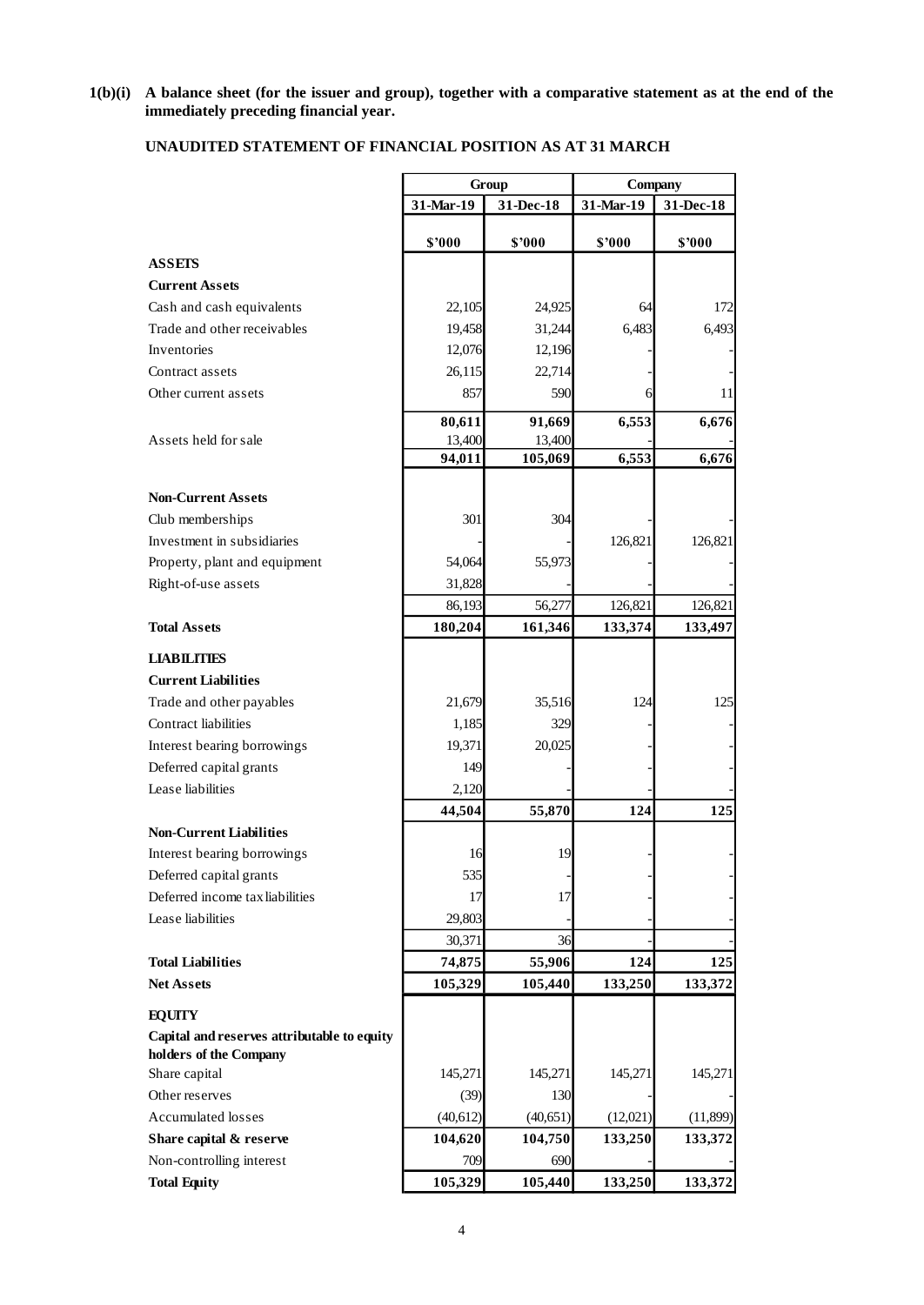**1(b)(ii) In relation to the aggregate amount of the group's borrowings and debt securities, specify the following as at the end of the current financial period reported on with comparative figures as at the end of the immediately preceding financial year:-**

|                                      | As at 31-Mar-19 |                  | As at $31$ -Dec-18 |                  |  |
|--------------------------------------|-----------------|------------------|--------------------|------------------|--|
|                                      | <b>Secured</b>  | <b>Unsecured</b> | <b>Secured</b>     | <b>Unsecured</b> |  |
|                                      | \$'000          | \$2000           | \$'000             | \$'000           |  |
| Amount repayable in one year or less | 24              | 19,347           | 32                 | 19,993           |  |
| Amount repayable after one year      | 16              | -                | 19                 |                  |  |

Details of any collateral: -

The Group's borrowings are secured by the rights to the leased motor vehicles.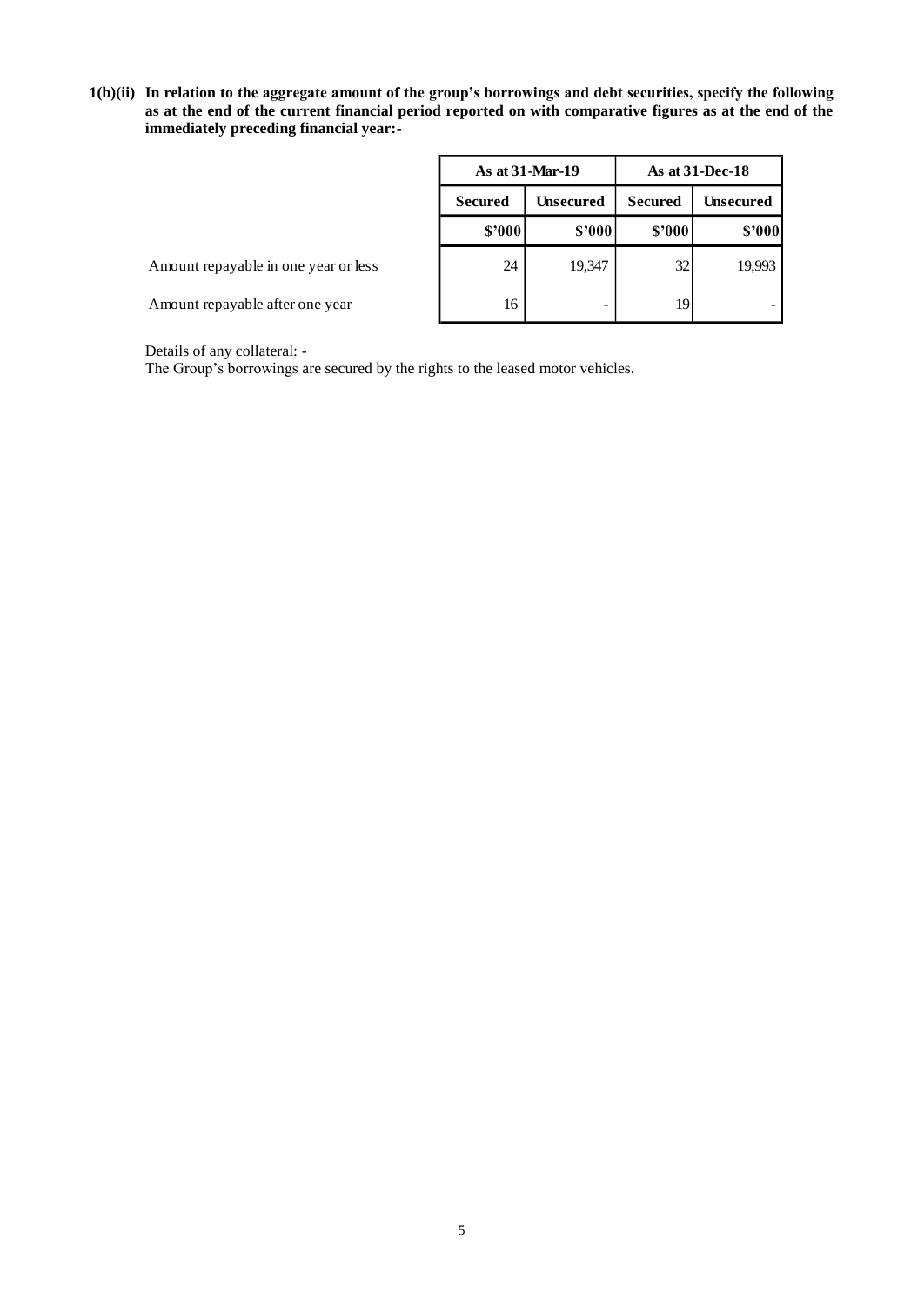**1(c) A cash flow statement (for the group), together with a comparative statement for the corresponding period of the immediately preceding financial year.**

## **UNAUDITED CONSOLIDATED STATEMENT OF CASH FLOWS FOR THE FIRST QUARTER**

|                                                                                                                                                                                                        | Group             |                   |
|--------------------------------------------------------------------------------------------------------------------------------------------------------------------------------------------------------|-------------------|-------------------|
|                                                                                                                                                                                                        | 3 months<br>ended | 3 months<br>ended |
|                                                                                                                                                                                                        | 31-Mar-19         | 31-Mar-18         |
|                                                                                                                                                                                                        | \$'000            | \$'000            |
| Cash flows from operating activities<br>Profit before tax                                                                                                                                              | 68                | 437               |
| Adjustments for:                                                                                                                                                                                       |                   |                   |
| - Amortisation of deferred capital grant                                                                                                                                                               | (62)              |                   |
| - Depreciation of property, plant and equipment                                                                                                                                                        | 1,905             | 2,007             |
| - Depreciation of right-of-use assets                                                                                                                                                                  | 641               |                   |
| - Gain on disposal of property, plant and equipment                                                                                                                                                    | (17)              | (16)              |
| - Interest income                                                                                                                                                                                      | (71)              | (57)              |
| - Finance costs                                                                                                                                                                                        | 156               | 43                |
| - Amortisation of club memberships                                                                                                                                                                     | 3                 | $\overline{4}$    |
| - Unrealised translation gains                                                                                                                                                                         | (167)             | (730)             |
|                                                                                                                                                                                                        | 2,456             | 1,688             |
| Changes in working capital<br>- Trade and other receivables                                                                                                                                            | 11,786            | (19,690)          |
| - Contract assets                                                                                                                                                                                      | (3,401)           | 10,282            |
| - Contract liabilities                                                                                                                                                                                 | 856               | 8,412             |
| - Inventories                                                                                                                                                                                          | 120               | (50)              |
| - Other current assets                                                                                                                                                                                 | (267)             | 220               |
| - Trade and other payables                                                                                                                                                                             | (13,954)          | (2,216)           |
| Cash flows used in operations                                                                                                                                                                          | (2, 404)          | (1, 354)          |
| Interest received                                                                                                                                                                                      | 71                | 57                |
| Income tax paid                                                                                                                                                                                        | (1)               | (314)             |
| Net cash flows used in operating activities                                                                                                                                                            | (2, 334)          | (1,611)           |
|                                                                                                                                                                                                        |                   |                   |
| Cash flows from investing activities                                                                                                                                                                   |                   |                   |
| - Additions to property, plant and equipment                                                                                                                                                           | (19)<br>17        | (388)<br>196      |
| - Proceeds from disposal of property, plant and equipment<br>- Proceeds from government grants                                                                                                         | 746               |                   |
| Net cash flows generated from/ (used in) investing activities                                                                                                                                          | 744               | (192)             |
|                                                                                                                                                                                                        |                   |                   |
| <b>Cash flows from financing activities</b>                                                                                                                                                            |                   | 838               |
| - (Repayments of)/ proceeds from bank borrowings<br>- Repayments of finance lease liabilities                                                                                                          | (645)<br>(12)     | (55)              |
| - Payment of lease liabilities                                                                                                                                                                         | (520)             |                   |
| - Interest expense paid                                                                                                                                                                                | (39)              | (43)              |
| Net cash flows (used in)/ generated from financing activities                                                                                                                                          | (1,216)           | 740               |
| Net decrease in cash and cash equivalents                                                                                                                                                              | (2,806)           | (1,063)           |
|                                                                                                                                                                                                        |                   |                   |
| Cash and cash equivalents at the beginning of the financial period<br>Effect of currency translation on cash and cash equivalents                                                                      | 24,925<br>(14)    | 37,088<br>(146)   |
|                                                                                                                                                                                                        |                   |                   |
| Cash and cash equivalents at the end of the financial period                                                                                                                                           | 22,105            | 35,879            |
| The Group is required to maintain certain minimum deposits with banks for banking facilities. Included in<br>and cash equivalents are fixed deposits of \$6m designated by the Group for this purpose. |                   |                   |

The Group is required to maintain certain minimum deposits with banks for banking facilities. Included in cash and cash equivalents are fixed deposits of \$6m designated by the Group for this purpose.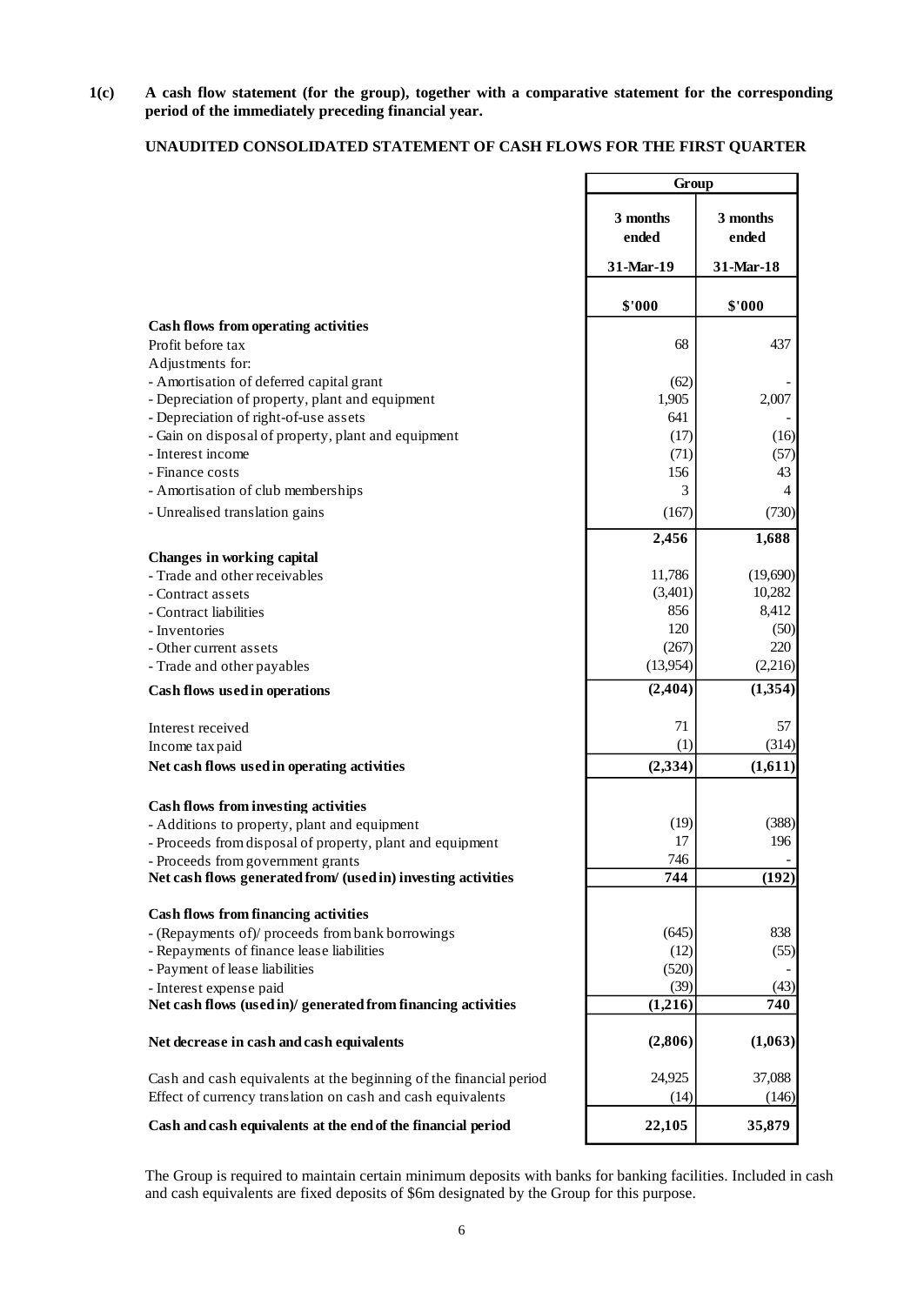**1(d)(i) A statement (for the issuer and group) showing either (i) all changes in equity or (ii) changes in equity other than those arising from capitalisation issues and distributions to shareholders, together with a comparative statement for the corresponding period of the immediately preceding financial year.**

|                                           | Attributable to equity holders of the Company |                       |                                 |                                               |         |                                 |                     |
|-------------------------------------------|-----------------------------------------------|-----------------------|---------------------------------|-----------------------------------------------|---------|---------------------------------|---------------------|
|                                           | Share capital                                 | Accumulated<br>losses | Asset<br>revaluation<br>reserve | Foreign<br>currency<br>translation<br>reserve | Total   | Non-<br>controlling<br>interest | <b>Total equity</b> |
|                                           | \$'000                                        | \$'000                | \$'000                          | \$'000                                        | \$'000  | \$'000                          | \$'000              |
| Group                                     |                                               |                       |                                 |                                               |         |                                 |                     |
| Balance at 1 January 2019                 | 145,271                                       | (40, 651)             | 633                             | (503)                                         | 104,750 | 690                             | 105,440             |
| Profit for the period                     |                                               | 39                    |                                 |                                               | 39      | 28                              | 67                  |
| Other comprehensive income                |                                               |                       |                                 | (169)                                         | (169)   | (9)                             | (178)               |
| Total comprehensive income for the period |                                               | 39                    |                                 | (169)                                         | (130)   | 19                              | (111)               |
| <b>Balance at 31 March 2019</b>           | 145,271                                       | (40,612)              | 633                             | (672)                                         | 104,620 | 709                             | 105,329             |
| <b>Company</b>                            |                                               |                       |                                 |                                               |         |                                 |                     |
| Balance at 1 January 2019                 | 145,271                                       | (11,899)              |                                 |                                               | 133,372 |                                 | 133,372             |
| Total comprehensive income for the period |                                               | (122)                 |                                 |                                               | (122)   |                                 | (122)               |
| <b>Balance at 31 March 2019</b>           | 145,271                                       | (12, 021)             |                                 |                                               | 133,250 |                                 | 133,250             |

## **UNAUDITED STATEMENT OF CHANGES IN EQUITY**

r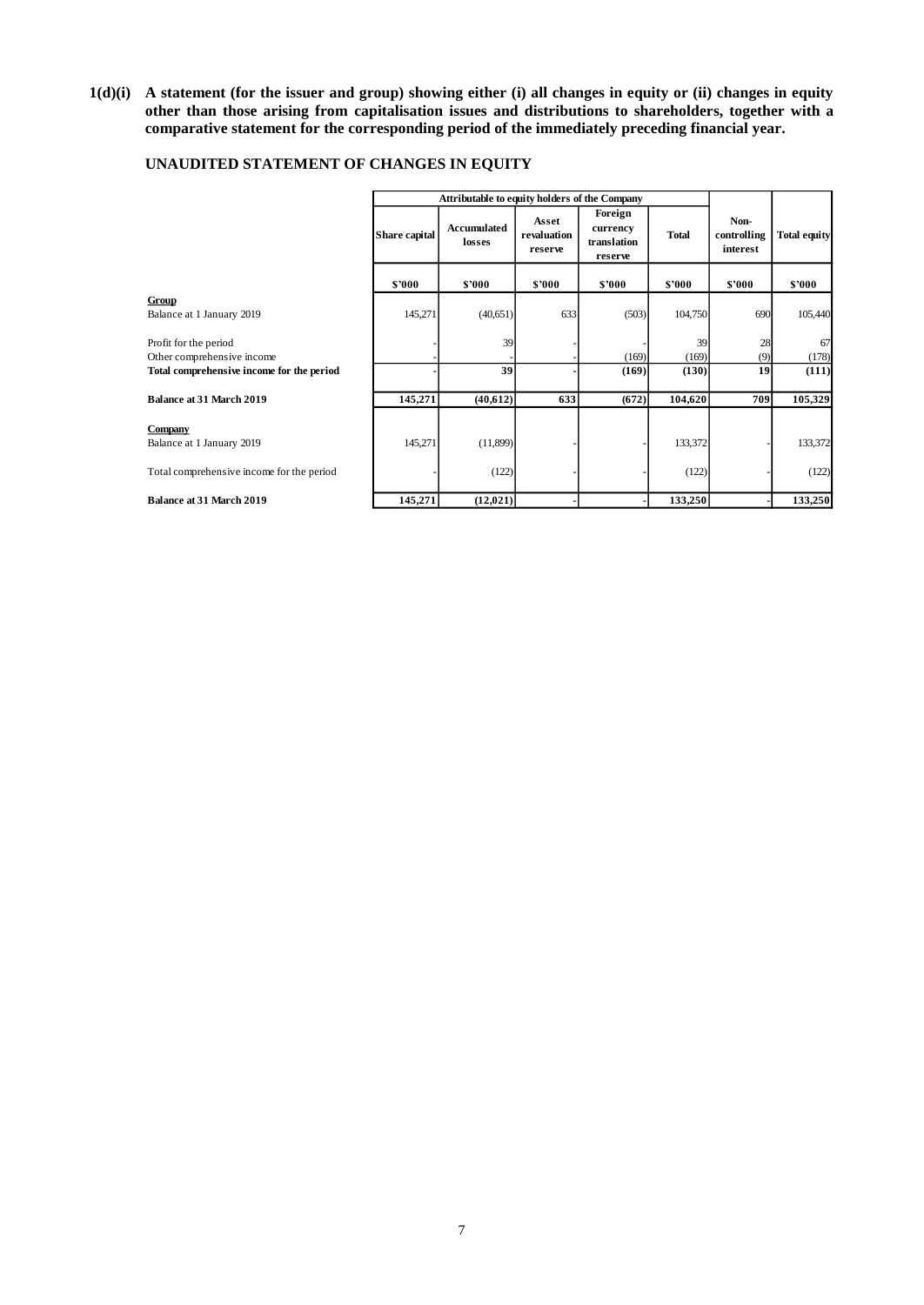- **1(d)(ii) Details of any changes in the company's share capital arising from rights issue, bonus issue, share buybacks, exercise of share options or warrants, conversion of other issues of equity securities, issue of shares for cash or as consideration for acquisition or for any other purpose since the end of the previous period reported on. State also the number of shares that may be issued on conversion of all the outstanding convertibles, as well as the number of shares held as treasury shares, if any, against the total number of issued shares excluding treasury shares of the issuer, as at the end of the current financial period reported on and as at the end of the corresponding period of the immediately preceding financial year.**
- **1(d)(iii) To show the total number of issued shares excluding treasury shares as at the end of the current financial period and as at the end of the immediately preceding year.**

|                          | Number of<br><b>Ordinary Shares</b> | <b>Resultant issued</b><br>share capital |  |
|--------------------------|-------------------------------------|------------------------------------------|--|
| Balance at 31 March 2019 | 1,023,211,000                       | 145,271,346                              |  |

The Company did not hold any treasury shares as at 31 March 2019 and 31 March 2018. The Company's total number of issued shares excluding treasury shares as at 31 March 2019 and 31 March 2018 is 1,023,211,000.

**1(d)(iv) A statement showing all sales, transfers, disposal, cancellation and/or use of treasury shares as at the end of the current financial period reported on.**

Not applicable.

**2. Whether the figures have been audited or reviewed, and in accordance with which auditing standard or practice.**

The figures have not been audited or reviewed by the Group's independent auditor.

**3. Where the figures have been audited or reviewed, the auditors' report (including any qualifications or emphasis of a matter).**

Not applicable.

**4. Whether the same accounting policies and methods of computation as in the issuer's most recently audited annual financial statements have been applied.**

Except as disclosed in paragraph 5 below, the Group has applied the same accounting policies and methods of computation in the financial statements for the current financial period, asthose used for the audited consolidated financial statements as at 31 December 2018.

### **5. If there are any changes in the accounting policies and methods of computation, including any required by an accounting standard, what has changed, as well as the reasons for, and the effect of, the change.**

The Group has applied SFRS(I)16 – *Leases,* which are mandatory effective from 1 January 2019.

The Group applied SFRS(I)16 on 1 January 2019 using the modified retrospective approach. Under this approach, the Group elected the following practical expedients:-

- calculates lease assets and lease liabilities as at 1 January 2019;
- does not restate the comparative information; and
- recognises an adjustment in equity as at 1 January 2019.

At transition, for leases previously classified as operating leases, the Group has chosen, on a lease-by-lease basis, to measure the Right-of-use ("ROU") asset at an amount equal to the lease liability (subject to certain adjustments). Therefore, the initial recognition of such leases on 1 January 2019 will not have an impact on equity.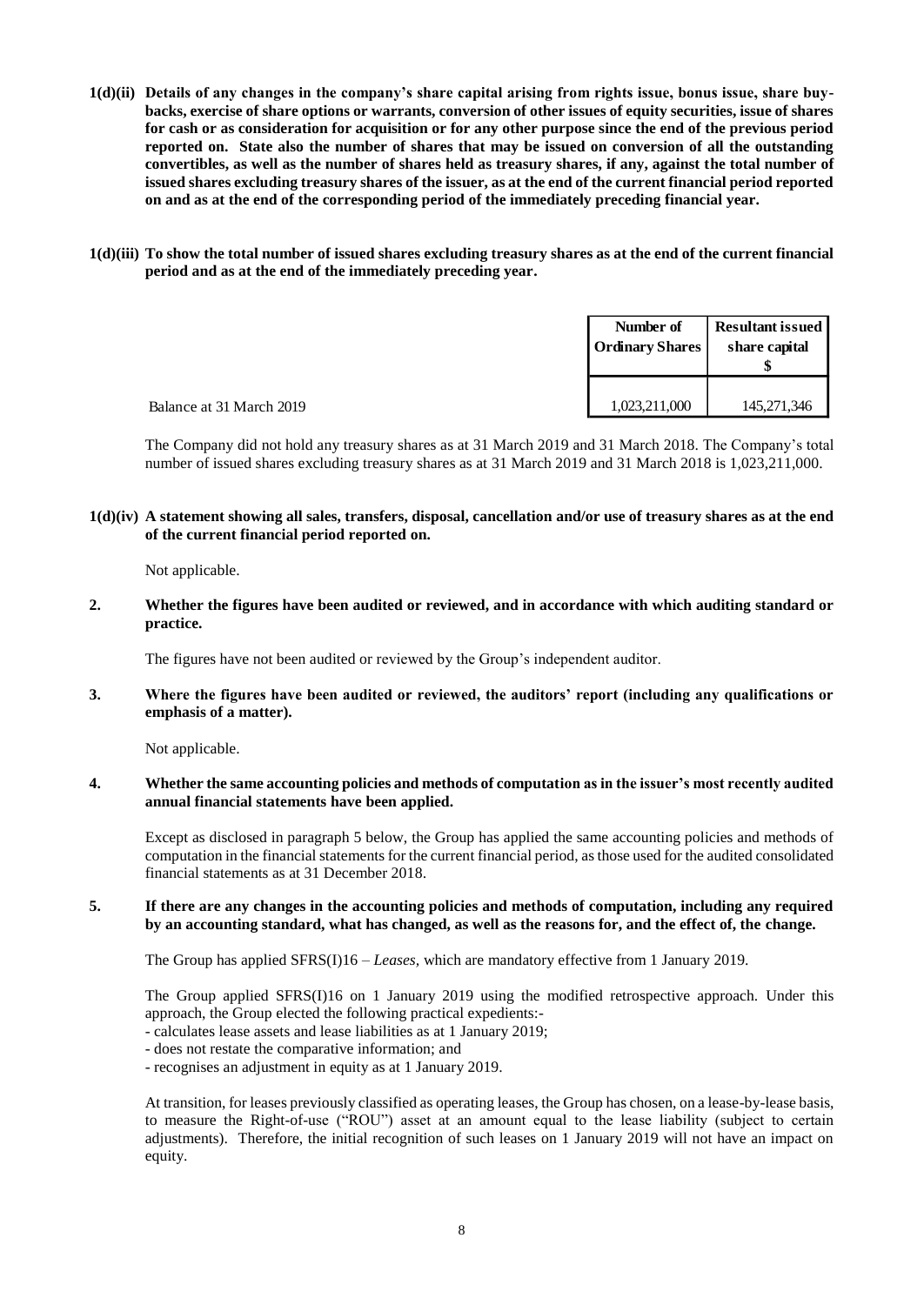**5. If there are any changes in the accounting policies and methods of computation, including any required by an accounting standard, what has changed, as well as the reasons for, and the effect of, the change. (cont'd)**

As at 1 January 2019, the adoption of SFRS(I) 16 resulted in the following key effects at the Group:

|                               | Group                           |
|-------------------------------|---------------------------------|
|                               | $1-Jan-19$<br><b>SFRS(I) 16</b> |
|                               | \$'000                          |
| <b>Assets</b>                 |                                 |
| Property, plant and equipment | (26                             |
| Right-of-use assets           | 32,469                          |
| <b>Liabilities</b>            |                                 |
| Lease liabilities             | 32,443                          |

**6. Earnings per ordinary share of the group for the current financial period reported on and the corresponding period of the immediately preceding financial year, after deducting any provision for preference dividends:-**

|                                                                                                             | Group             |                   |  |
|-------------------------------------------------------------------------------------------------------------|-------------------|-------------------|--|
|                                                                                                             | 3 months<br>ended | 3 months<br>ended |  |
|                                                                                                             | 31-Mar-19         | 31-Mar-18         |  |
| Earnings per share (based on consolidated net profit<br>attributable to equity holders):-                   |                   |                   |  |
| Based on weighted average number of<br>ordinary shares in issue (cents)                                     | 0.00              | 0.04              |  |
| On a fully diluted basis (cents)                                                                            | 0.00              | 0.04              |  |
| Weighted average number of ordinary shares in issue<br>for calculation of basic earnings per share ('000)   | 1,023,211         | 1,023,211         |  |
| Weighted average number of ordinary shares in issue<br>for calculation of diluted earnings per share ('000) | 1,023,211         | 1,023,211         |  |

There were no potentially dilutive shares for the financial period ended 31 March 2019.

- **7. Net asset value (for the issuer and group) per ordinary share based on the total number of issued shares excluding treasury shares of the issuer at the end of the:-**
	- **(a) current financial period reported on; and**
	- **(b) immediately preceding the financial year**

|                                                                               | Group                  |           | Company   |           |  |
|-------------------------------------------------------------------------------|------------------------|-----------|-----------|-----------|--|
|                                                                               | 31-Mar-19<br>31-Dec-18 |           | 31-Mar-19 | 31-Dec-18 |  |
| Net asset value per ordinary share based on<br>existing share capital (cents) | 10.22                  | 10.24     | 13.02     | 13.03     |  |
| Number of shares ('000)                                                       | 1,023,211              | 1,023,211 | 1,023,211 | 1,023,211 |  |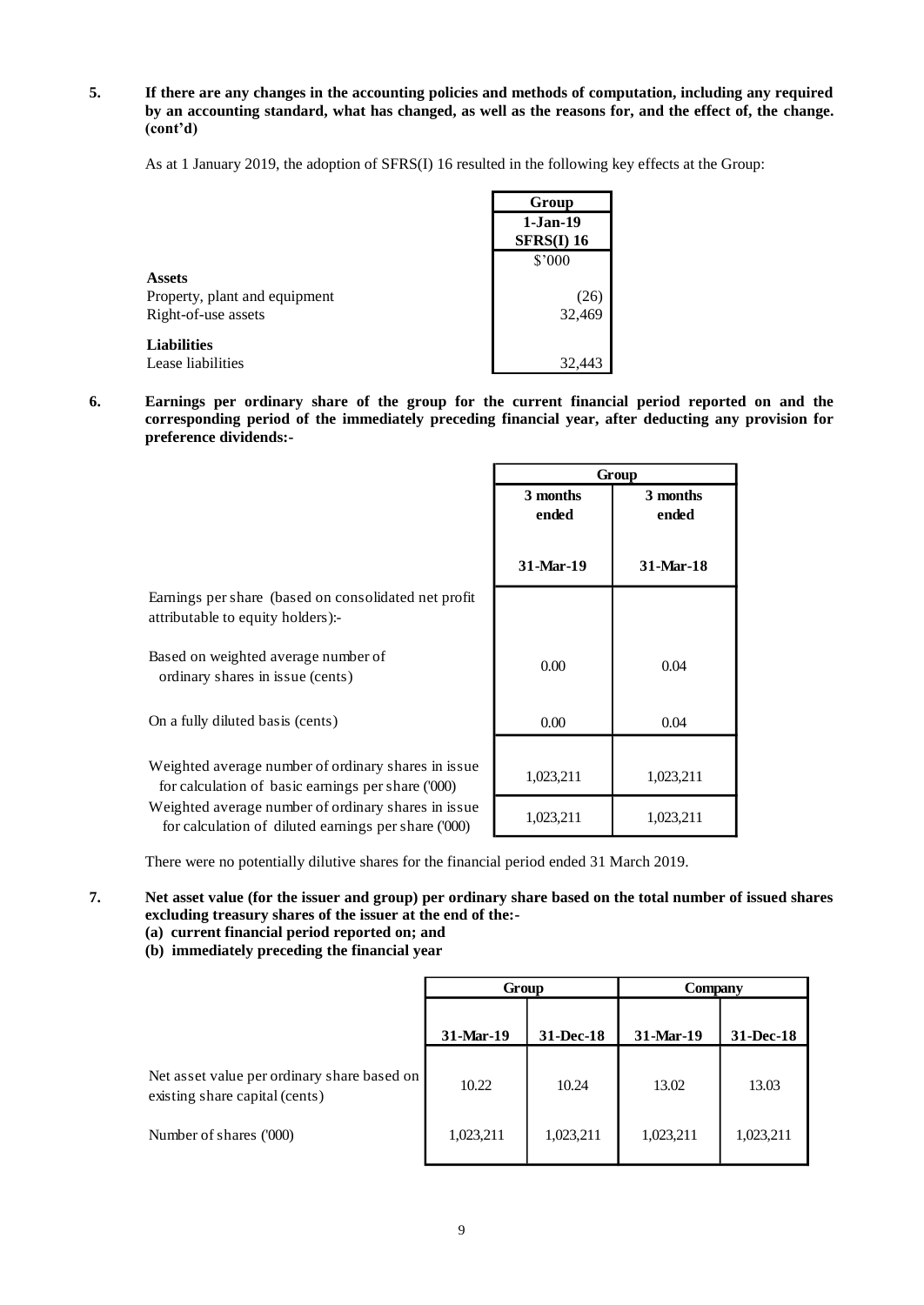- **8. A review of the performance of the group, to the extent necessary for a reasonable understanding of the group's business. It must include a discussion of the following: -**
	- **(a) any significant factors that affected the turnover, costs, and earnings of the group for the current financial period reported on, including (where applicable) seasonal or cyclical factors; and**
	- **(b) any material factors that affected the cash flow, working capital, assets or liabilities of the group during the current financial period reported on.**

#### **Income Statement Overview**

#### **Revenue**

Revenue decreased by \$13.8m or 50.1% from \$27.5m in the first quarter ended 31 March 2018 ("1Q2018") to \$13.7m in the first quarter ended 31 March 2019 ("1Q2019"). The decrease was mainly due to the lower volume of projects carried out in 1Q2019.

#### **Gross profit**

Gross profit increased from \$5.2m in 1Q2018 to \$5.3m in 1Q2019. The increase was minimal for both years under review.

Gross profit margin is higher by 19.5 percentage points due to the recognition of additional variation orders from the existing contracts which were approved in 1Q2019.

#### **Other income**

Other income decreased by \$0.5m from \$0.9m in 1Q2018 to \$0.4m in 1Q2019. The decrease was mainly due to the unrealised foreign exchange gain in 1Q2018.

#### **Administrative expenses**

Administrative expenses decreased by \$0.2m or 3.6% from \$5.6m in 1Q2018 to \$5.4m in 1Q2019. The decrease was mainly due to (i) reduction in recruitment advertisement by \$0.14m and (ii) absence of right-sizing benefit of \$0.06m.

#### **Finance expenses**

Finance expenses were mainly interest expenses on bank borrowings which were minimal for both years under review.

#### **Income tax expense**

The Group did not recognise deferred tax asset on its carried forward trade losses and capital allowances due to the uncertainty of utilisation. The income tax expense is attributable to income tax paid by one of the subsidiaries in 1Q2019.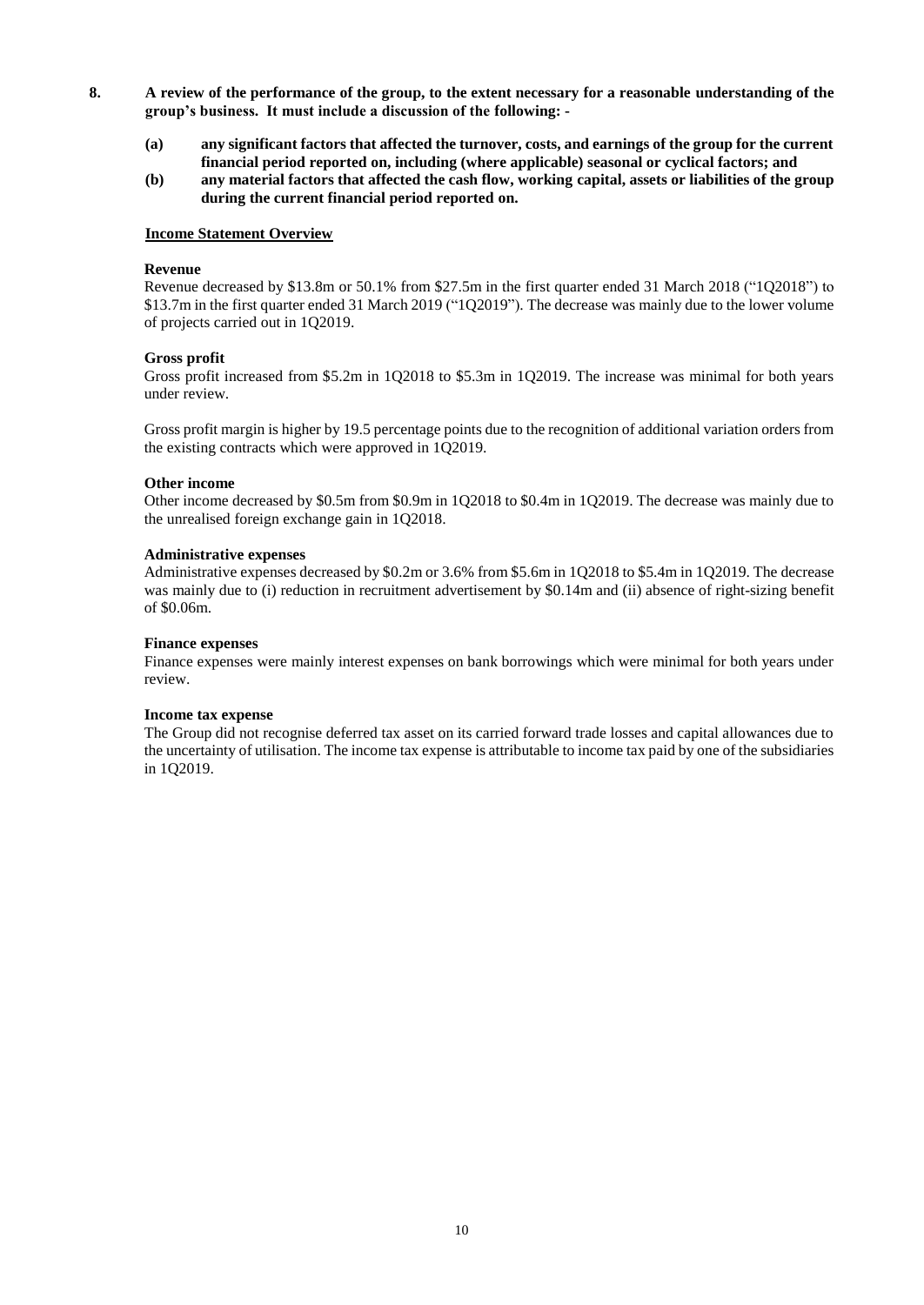- **8. A review of the performance of the group, to the extent necessary for a reasonable understanding of the group's business. It must include a discussion of the following: -**
	- **(a) any significant factors that affected the turnover, costs, and earnings of the group for the current financial period reported on, including (where applicable) seasonal or cyclical factors; and**
	- **(b) any material factors that affected the cash flow, working capital, assets or liabilities of the group during the current financial period reported on. (cont'd)**

#### **Statement of financial position**

#### **Current assets**

Total current assets decreased by \$11.1m from \$105.1m as at 31 December 2018 to \$94.0m as at 31 March 2019. This was mainly due to a decrease of \$11.7m and \$2.8m in trade and other receivables and cash and cash equivalents but partially offset by an increase of \$3.4m in contract assets.

**Cash and cash equivalents** decreased by \$2.8m from \$24.9m as at 31 December 2018 to \$22.1m as at 31 March 2019 mainly due to working capital requirements.

**Trade and other receivables** decreased by \$11.7m from \$31.2m as at 31 December 2018 to \$19.5m as at 31 March 2019 mainly due to lower volume of projects carried out in 1Q2019.

**Contract Assets** increased by \$3.4m from \$22.7m as at 31 December 2018 to \$26.1m as at 31 March 2019 mainly due to timing of billings to customers.

#### **Non-current assets**

Non-current assets increased by \$29.9m from \$56.3m as at 31 December 2018 to \$86.2m as at 31 March 2019 mainly due to the recognition of right-of-use assets of \$31.8m.

**Right-of-use assets** arose from the adoption of SFRS(I) 16 *Leases* on 1 January 2019. It comprises mainly land leases.

## **Current liabilities**

Total current liabilities decreased by \$11.4m from \$55.9m as at 31 December 2018 to \$44.5m as at 31 March 2019 mainly due to a decrease of \$13.8m in trade and other payables, decrease in current borrowings of \$0.6m, but partially offset by an increase in contract liabilities of \$0.9m, and the recognition of current lease liabilities of \$2.1m.

**Trade and other payables** decreased by \$13.8m from \$35.5m as at 31 December 2018 to \$21.7m as at 31 March 2019 mainly due to lower payables recorded in line with lower volume of projects carried out in 1Q2019.

**Contract liabilities** increased by \$0.9m from \$0.3m as at 31 December 2018 to \$1.2m as at 31 March 2019 mainly due to advanced billings to customers.

## **Non-current liabilities**

Total non-current liabilities increased by \$30.36m from \$0.04m as at 31 December 2018 to \$30.4m as at 31 March 2019 mainly due the recognition of deferred capital grants of \$0.5m and the increase of lease liabilities of \$29.8m.

**Deferred capital grants** arose from the government grant received for the addition of property, plant and equipment.

**Lease liabilities** arose from the recognition of lease obligations amounting to \$32.4m upon adoption of SFRS(I) 16 *Leases*.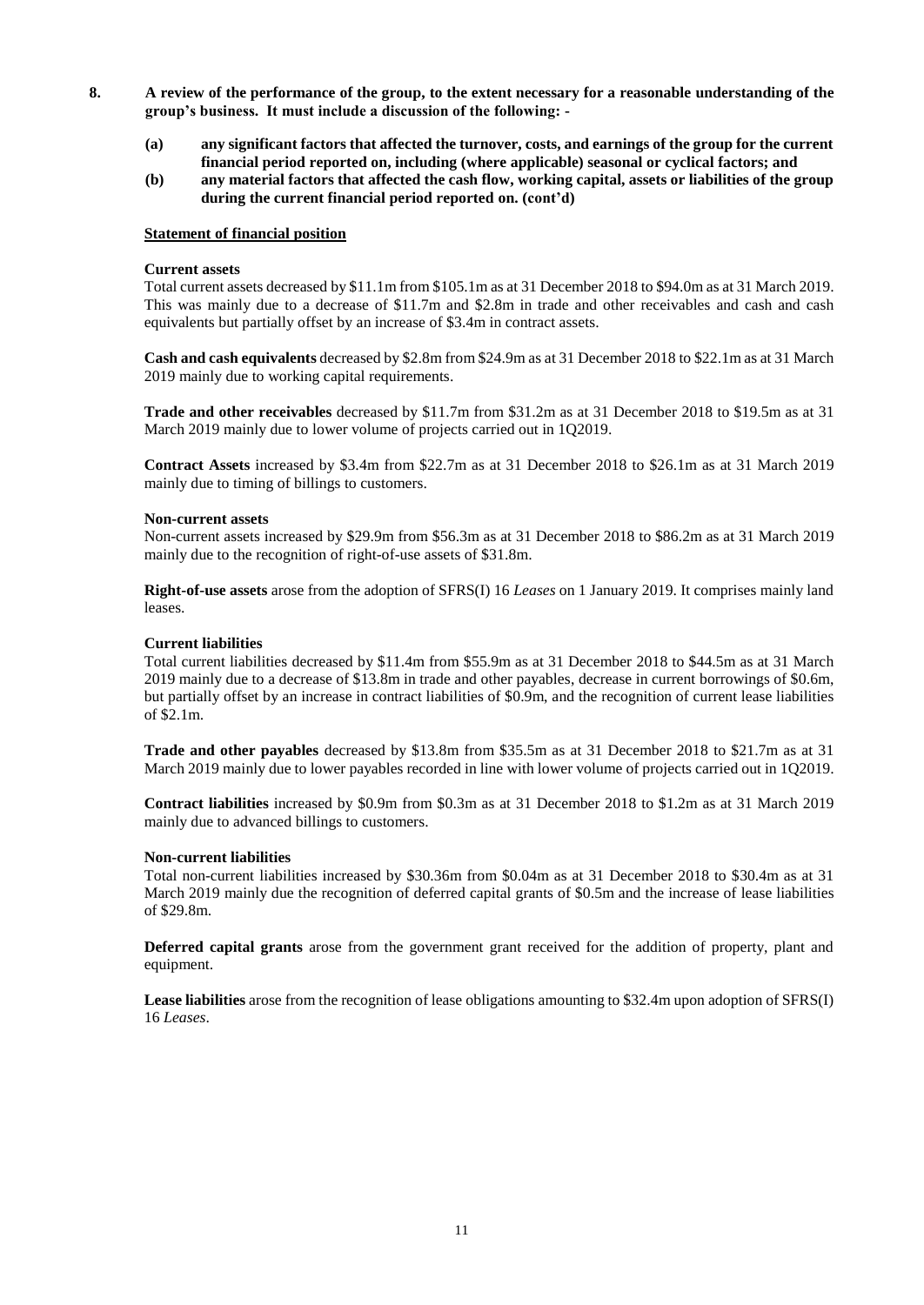- **8. A review of the performance of the group, to the extent necessary for a reasonable understanding of the group's business. It must include a discussion of the following: -**
	- **(a) any significant factors that affected the turnover, costs, and earnings of the group for the current financial period reported on, including (where applicable) seasonal or cyclical factors; and**
	- **(b) any material factors that affected the cash flow, working capital, assets or liabilities of the group during the current financial period reported on. (cont'd)**

#### **Statement of cash flows**

The Group registered a decrease in cash and cash equivalent of \$13.8m from \$35.9m as at 31 March 2018 to \$22.1m as at 31 March 2019.

Net cash flows used in operating activities in 1Q2019 was \$2.3m mainly due to working capital requirements.

Net cash generated from investing activities in 1Q2019 was \$0.7m mainly due to proceeds from government grant.

Net cash used in financing activities in 1Q2019 was \$1.2m. This was mainly due to payment of bank borrowings and lease liabilities.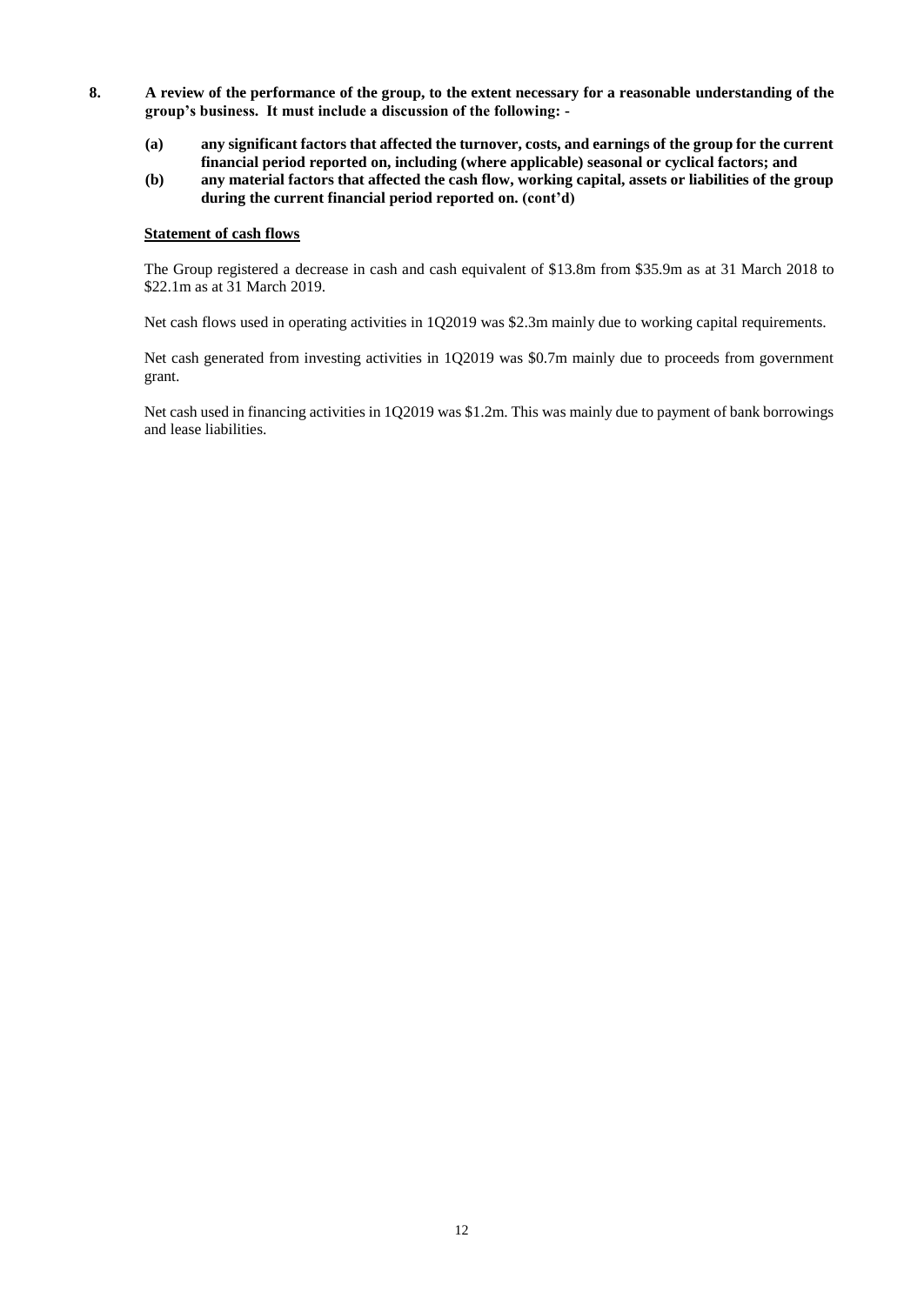### **9. Where a forecast, or a prospect statement, has been previously disclosed to shareholders, any variance between it and the actual results.**

No forecast or prospect statement has been previously disclosed to the shareholders.

**10. A commentary at the date of the announcement of the significant trends and competitive conditions of the industry in which the group operates and any known factors or events that may affect the group in the next reporting period and the next 12 months.**

The Group has a net order book of \$150m as at 31 March 2019 with completion and deliveries extending into 3Q2020.

We see signs of improvement in the outlook for the FPSO market. We are experiencing an increase in enquiries from our long-standing customers.

Notwithstanding the positive outlook, the market environment remains challenging with intense competition. We will continue to remain focused on productivity improvements and cost savings to increase our operational efficiency to serve our customers and partners better.

#### **11. Dividends**

**(a) Current financial period reported on Any dividend declared for the current financial period reported on?**

No.

## **(b) Corresponding period of the immediately preceding financial year Any dividend declared for the corresponding period of the immediately preceding financial year?**

No.

## **(c) Date payable**

Not applicable.

## **(d) Books closure date**

Not applicable.

## **12. If no dividend has been declared (recommended), a statement to that effect and the reason(s) for the decision.**

No dividend has been declared for the quarter ended 31 March 2019.